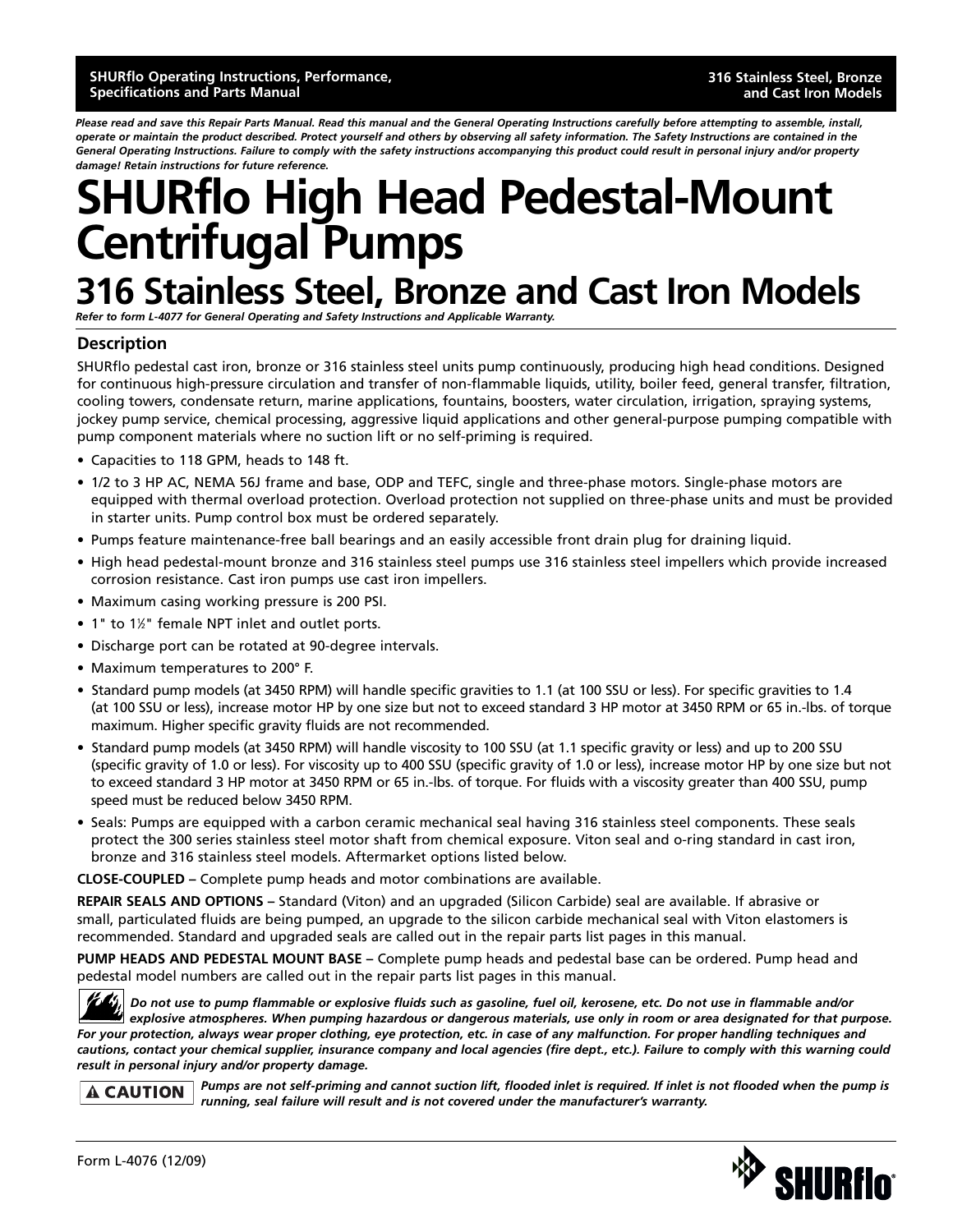### **Model Ordering Codes and Options**





**P: Pedestal**

**Example Model: CHPSV4** (will require 1<sup>1</sup>% HP ODP motor with >1.15 Service Factor\*) (motor not supplied with pedestal pump)

|                                                    | (1)<br><b>CH</b>                       | (2)<br>P                                                                                                        | (3)<br>(4)<br>S<br>V                                                                                                                                        | (5)<br>4 | (6)                                                                                                                                                                                                                                                                | (7)                                                                                                                             |                                                                                                               |
|----------------------------------------------------|----------------------------------------|-----------------------------------------------------------------------------------------------------------------|-------------------------------------------------------------------------------------------------------------------------------------------------------------|----------|--------------------------------------------------------------------------------------------------------------------------------------------------------------------------------------------------------------------------------------------------------------------|---------------------------------------------------------------------------------------------------------------------------------|---------------------------------------------------------------------------------------------------------------|
| 1st<br><b>Series</b>                               | 2nd<br><b>Mounting</b>                 | 3rd<br><b>Material</b>                                                                                          | 4th<br>Seal**<br>(Mech)                                                                                                                                     |          | 5th<br>Impeller Sz.<br>(NPT Ports)                                                                                                                                                                                                                                 | 6th<br><b>HP</b>                                                                                                                | 7th<br><b>Motor-Mounted Only</b><br><b>AC Type</b>                                                            |
| CH: Centrifugal<br>High Head<br>Closed<br>Impeller | M: Motor<br>(with Base)<br>P: Pedestal | S: 316 SS Body<br>and Impeller<br>B: Bronze Body<br>and 316 SS<br>Impeller<br>C: Cast Iron Body<br>and Impeller | B: Buna-N<br>(Stainless Steel Case)<br>V: Viton<br>(Stainless Steel Case)<br>C: Viton<br>(Stainless Steel Case)<br>(Silicon Carbide Seal<br>and Seat Faces) |          | $1(1" - 1\frac{1}{4})$<br>$2(1" - 1\frac{1}{4})$<br>$3(1" - 1\frac{1}{4})$<br>$4(1\frac{1}{2} - 1\frac{1}{4})$<br>$5(1\frac{1}{2} - 1\frac{1}{4})$<br>$6(1\frac{1}{2} - 1\frac{1}{4})$<br>To identify<br>your impeller<br>size, see chart<br>in owner's<br>manual. | 1:1/3<br>2:1/2<br>3:3/4<br>4:1<br>$5:1\%$<br>6:2<br>7:3<br>X: 56J<br>Frame<br>Motor<br>"wet-<br>end kit"<br>Example:<br>CHMSV1X | Blank: no code<br>single phase<br>ODP motor<br>3: 3 phase ODP<br>motor<br>T: 1 phase TEFC<br>3T: 3 phase TEFC |



**NOTE:** Not all order code combinations (configurations) are standard models available from the manufacturer. Custom model configurations may require ordering standard components and/or optional parts that will need to be assembled by the customer.

Manufacturer reserves the right to change model order codes, standard models, specifications, and performance without notification.

- (\*) ODP motors have > 1.15 service factors. Due to service factor, it is recommended TEFC motors are oversized by one HP increment. Pedestal Pumps are not supplied with a motor.
- (\*\*) Unless otherwise noted, seal faces are carbon on ceramic.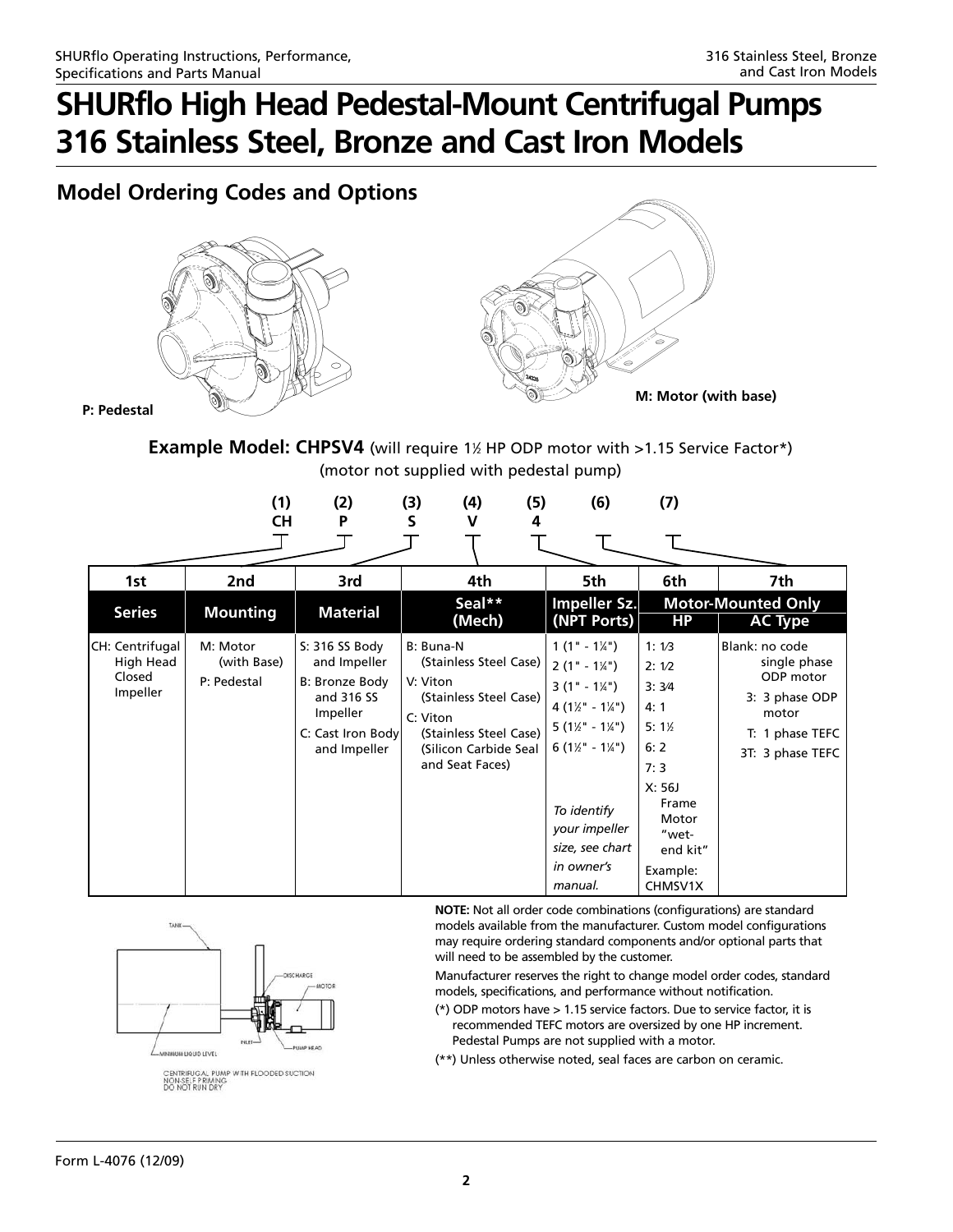## **316 Stainless Steel, Bronze and Cast Iron Models**

#### **Performance at 3450 RPM – Standard Models** (Water at 70°)

|             | Impeller 316 Stainless Bronze Cast Iron |        |        | $HP**$   | GPM of Water at Total Head in Feet* |                   |     |       |     |       |    |     | Max.              |      |
|-------------|-----------------------------------------|--------|--------|----------|-------------------------------------|-------------------|-----|-------|-----|-------|----|-----|-------------------|------|
| <b>Size</b> | Steel Models Models Models              |        |        | Reauired | $\sqrt{10}$                         | $\blacksquare$ 20 | 30  | 40 50 |     | 70 90 |    | 110 | 130               | Head |
|             | CHPSV3                                  | CHPBV3 | CHPCV3 | 1.5      | 58                                  | -56               | -52 | 48    | 44  | -34   | 23 |     | $\qquad \qquad -$ |      |
|             | CHPSV6.                                 | CHPRV6 | CHPCV6 |          | 118                                 | ' 14              | 109 | 104   | -98 | 84    | 69 | 50  | 26                | 148  |

#### **Performance at 2850 RPM – Standard Models** (Water at 70°)

| Impeller 316 Stainless Bronze Cast Iron                                              |        |        | HP** | <b>GPM of Water at Total Head in Feet*</b> |  |           |  |  |                          |  |      | Max.              |      |
|--------------------------------------------------------------------------------------|--------|--------|------|--------------------------------------------|--|-----------|--|--|--------------------------|--|------|-------------------|------|
| Size Steel Models Models Models Required 6.9 13.9 20.8 27.8 34.7 48.6 62.5 76.3 90.2 |        |        |      |                                            |  |           |  |  |                          |  |      |                   | Head |
| CHPSV3.                                                                              | CHPBV3 | CHPCV3 |      | 48.3                                       |  | 46.6 43.3 |  |  | 40.0 36.7 28.3 19.2      |  | - 25 | $\qquad \qquad -$ |      |
| CHPSV6.                                                                              | CHPBV6 | CHPCV6 |      | 98.3                                       |  | 95.0 90.8 |  |  | 86.6 81.6 70.0 57.5 41.7 |  |      | 21.7              | 85.0 |

### **Performance at 1725 RPM – Standard Models** (Water at 70°)

|         | Impeller 316 Stainless Bronze Cast Iron |                    | <b>HP**</b>                                                                        |      |           | GPM of Water at Total Head in Feet* |      |           |        |                          | -Max. |
|---------|-----------------------------------------|--------------------|------------------------------------------------------------------------------------|------|-----------|-------------------------------------|------|-----------|--------|--------------------------|-------|
|         |                                         |                    | Size Steel Models Models Models Required 2.5 5.0 7.5 10.0 12.5 17.5 22.5 27.5 32.5 |      |           |                                     |      |           |        |                          | Head  |
| CHPSV3. | CHPBV3                                  | CHPCV3             | 1/2                                                                                | 29.0 | 28.0 26.0 | 24.0 22.0                           |      | 17.0 11.5 | 15     | $\overline{\phantom{0}}$ | 28.0  |
| CHPSV6. | CHPBV6                                  | CHPCV <sub>6</sub> | 1/3                                                                                | 59.0 | 57.0 54.5 | 52.0                                | 49.0 | 42.0 34.5 | - 25.0 |                          | 37.0  |

**(**\*) Test data taken with water at 70°F (to convert data to PSI, divide feet of head by 2.31).

Pump performance when pump is new. As pump wears, the performance will decrease.

(\*\*) AC HP required at specified RPM is HP rated to handle up to 100 SSU at full flow, with a maximum specific gravity of 1.1, or up to 200 SSU at 1.0 specific gravity or less.

**NOTES:** Max. Viscosity = For viscosity up to 400 SSU (at 1.0 specific gravity or less), increase motor HP by one size but not to exceed standard 3 HP motor at 3450 RPM or 65 in.-lbs. of torque. For fluids with a viscosity greater than 400 SSU, pump speed must be reduced below 3450 RPM.

Max. Casing PSI = 200 Max. RPM = 3450

Max. Specific Gravity = up to 1.1 for standard models (at 100 SSU or less); HP must be increased by one size for specific gravities up to 1.4.

Driver data is subject to change without notice; see label on driver for actual specifications.

Manufacturer reserves the right to change performance without notification.

|                                   | <b>DRIVE</b>         |                  |                          |                                     | <b>PUMP CONSTRUCTION (Wet End)</b> |                 |                         |        |                    |  |  |
|-----------------------------------|----------------------|------------------|--------------------------|-------------------------------------|------------------------------------|-----------------|-------------------------|--------|--------------------|--|--|
| <b>Model</b>                      | <b>Shaft</b><br>Dia. | Pedestal<br>Base | Shaft<br><b>Material</b> | <b>Port Size</b><br><b>FNPT</b>     | <b>Housing</b>                     | <b>Impeller</b> | <b>Motor</b><br>Adapter | Seals* | Ship Wt.<br>(lbs.) |  |  |
| <b>316 Stainless Steel Models</b> |                      |                  |                          |                                     |                                    |                 |                         |        |                    |  |  |
| CHPSV3                            | 5/8"                 | CI               | 316 SS                   | $1\frac{1}{4}$ " x 1"               | 316 SS                             | 316 SS          | 316 SS                  | Viton  | 16                 |  |  |
| CHPSV <sub>6</sub>                | 5/8"                 | CI               | 316 SS                   | $1\frac{1}{2}$ " x $1\frac{1}{4}$ " | 316 SS                             | 316 SS          | 316 SS                  | Viton  | 19                 |  |  |
| <b>Bronze Models</b>              |                      |                  |                          |                                     |                                    |                 |                         |        |                    |  |  |
| CHPBV3                            | 5/8"                 | CI               | 316 SS                   | $1\frac{1}{4}$ " x 1"               | <b>BR</b>                          | 316 SS          | <b>BR</b>               | Viton  | 17                 |  |  |
| CHPBV6                            | 5/8"                 | CI               | 316 SS                   | $1\frac{1}{2}$ " x $1\frac{1}{4}$ " | <b>BR</b>                          | 316 SS          | <b>BR</b>               | Viton  | 20                 |  |  |
| <b>Cast Iron Models</b>           |                      |                  |                          |                                     |                                    |                 |                         |        |                    |  |  |
| CHPCV3                            | 5/8"                 | CI               | 316 SS                   | $1\frac{1}{4}$ " x 1"               | CI                                 | CI              | CI                      | Viton  | 16                 |  |  |
| CHPCV6                            | 5/8"                 | CI               | 316 SS                   | $1\frac{1}{2}$ " x $1\frac{1}{4}$ " | CI                                 | CI              | CI                      | Viton  | 19                 |  |  |

### **Specifications – Standard Models**

 $SS = Stainless Steel$   $BR = Bronze$   $Cl = Cast$  Iron

(\*) Shaft Seal also contains 316SS stainless steel, ceramic, and carbon components.

**NOTES:** Standard model codes, less motor, are shown as examples.

Manufacturer reserves the right to change specifications without notification.

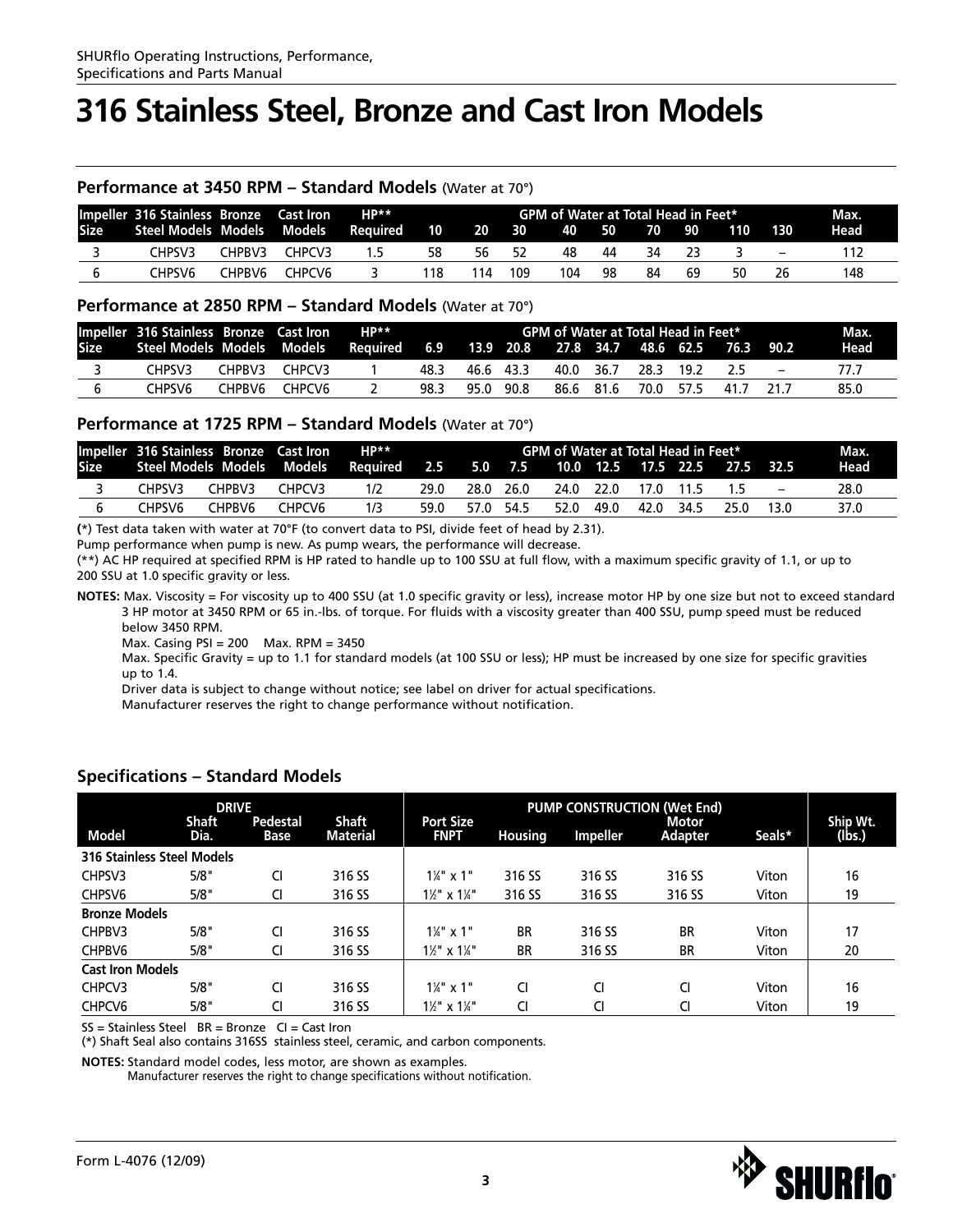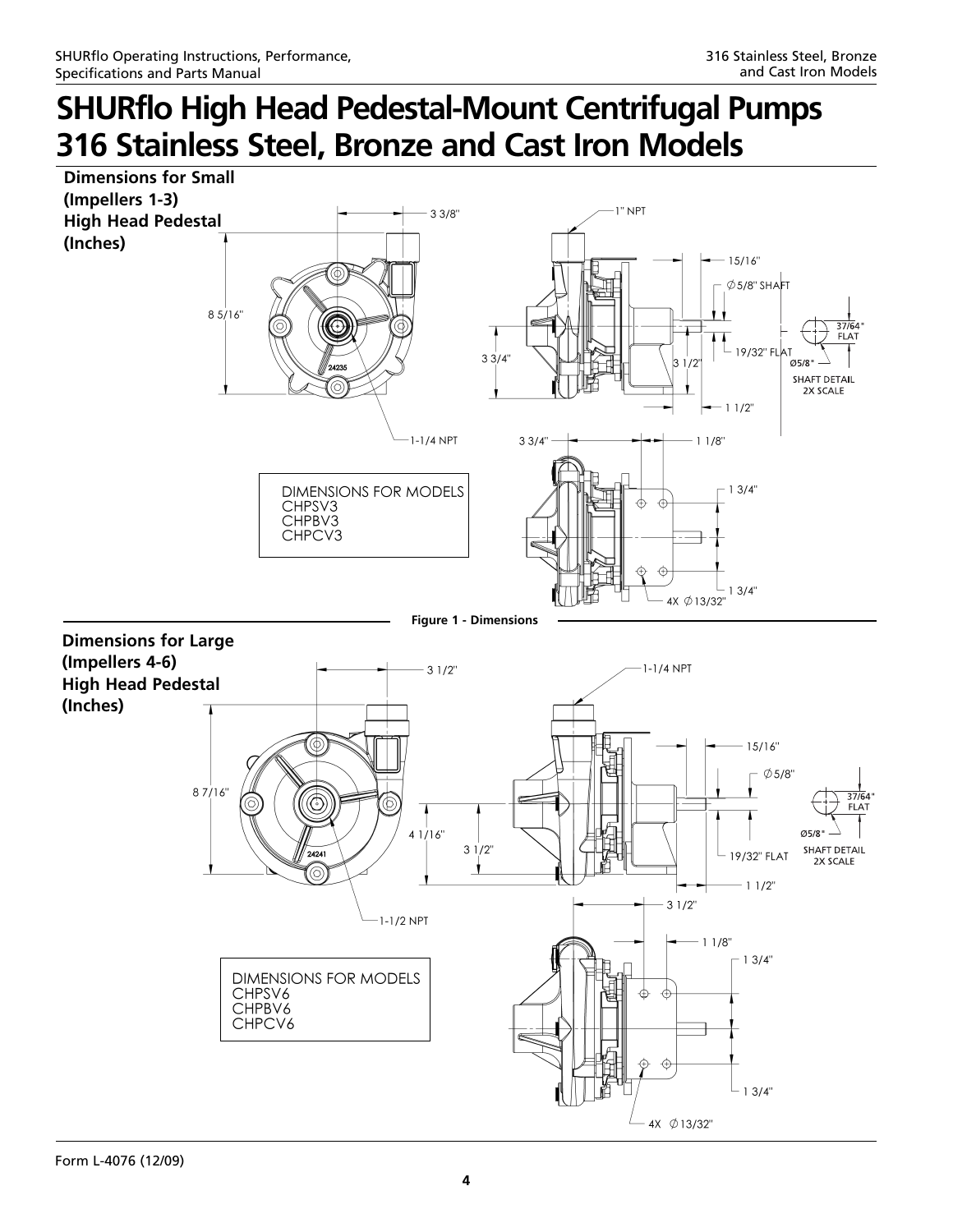## *To order parts, contact a SHURflo Distributor or Order Direct.*

*Distributors can be found at www.shurfloindustrial.com.*



### **Optional Electric Motors Selection**

| НP                | 1 Phase<br><b>ODP P/N</b> | <b>Motor</b><br><b>Suffix</b> | 3 Phase<br><b>ODP P/N</b> | <b>Motor</b><br><b>Suffix</b> | 1 Phase<br><b>TEFC P/N</b> | Motor<br><b>Suffix</b> | 3 Phase<br><b>TEFC P/N</b> | Motor<br><b>Suffix</b> |
|-------------------|---------------------------|-------------------------------|---------------------------|-------------------------------|----------------------------|------------------------|----------------------------|------------------------|
| 1/3               | 14010H                    |                               | <b>NA</b>                 | 13                            | <b>NA</b>                  |                        | <b>NA</b>                  | 13T                    |
| 1/2               | 14011H                    |                               | 24361H                    | 23                            | 24499H                     | 2T                     | 13431H                     | 23T                    |
| 3/4               | 14012H                    |                               | 14015H                    | 33                            | 13409H                     | 3T                     | 14017H                     | 33T                    |
|                   | 14013H                    |                               | 12991H                    | 43                            | 24500H                     | 4T                     | 18741H                     | 43T                    |
| $1 - \frac{1}{2}$ | 14014H                    |                               | 14016H                    | 53                            | 13410H                     | 5T                     | 14018H                     | 53T                    |
|                   | 12985H                    |                               | 13341H                    | 63                            | 13411H                     | 6T                     | 19495H                     | 63T                    |
|                   | 24364H                    |                               | 24365H                    | 73                            | 24366H                     |                        | 23424H                     | 73T                    |

#### NA = Not Available

**NOTE:** The standard pump and motor combinations are offered with ODP motors which have larger service factors than the same TEFC motor. When mating a TEFC motor to a pump head or replacing an ODP motor with a TEFC motor, use one HP rating higher for 1/3, 1/2, 3/4, 1 and 1-1/2 HP motors.

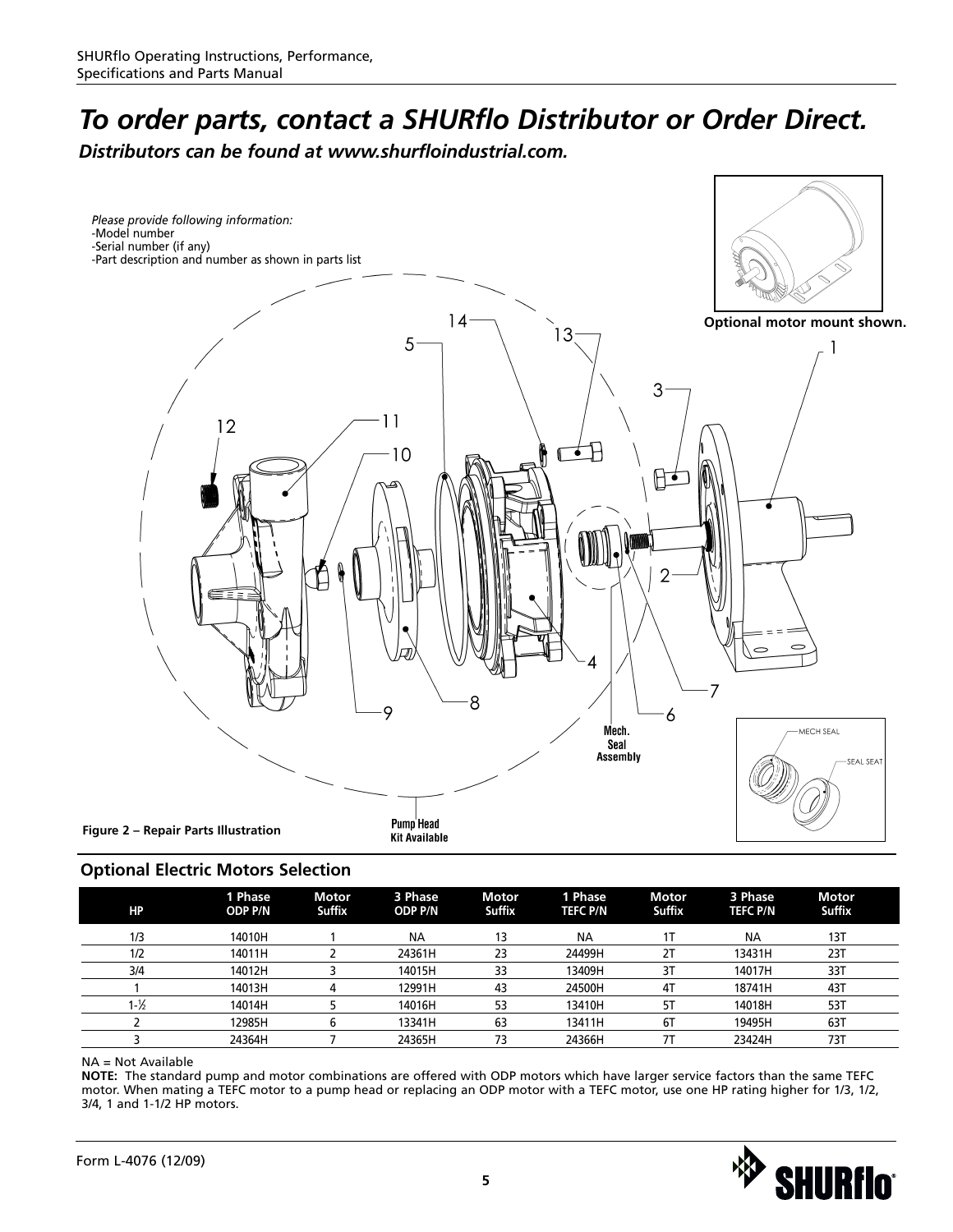**Repair Parts List for Small High Head Pumps (1")**

| Ref.           |                                                                           | 316             | <b>Bronze</b>  | <b>Cast Iron</b> |      |
|----------------|---------------------------------------------------------------------------|-----------------|----------------|------------------|------|
| No.            | <b>Description</b>                                                        | <b>SS Units</b> | <b>Units</b>   | <b>Units</b>     | Qty. |
|                | Pedestal Assembly**                                                       | 24479           | 24479          | 24479            |      |
| 2              | 5/8" Slinger o-ring                                                       | 22552           | 22552          | 22552            |      |
| 3              | $3/8"$ -16 x 1" SS hex head cap screw *                                   | 2210-0100       | 2210-0100      | 2210-0100        |      |
| 4              | Motor adapter                                                             | 24237           | 24339B         | 24339C           |      |
| 5              | O-ring, Viton Standard                                                    | 24348           | 24348          | 24348            |      |
|                | O-ring, Buna-N Optional                                                   | 24373           | 24373          | 24373            |      |
| 6              | Seal Assembly, Viton/Carbon/Ceramic Standard †                            | 24276S          | 24276S         | 24276S           |      |
|                | Seal Assembly, Buna-N/ Carbon/Ceramic Optional +                          | 24275S          | 24275S         | 24275S           |      |
|                | Seal Assembly, Viton /Silicon Carbide/Silicon Carbide Optional †          | 2120-00395      | 2120-0039S     | 2120-0039S       |      |
|                | Impeller Shim Package                                                     | 11933           | 11933          | 11933            |      |
| $\overline{8}$ | Impeller CHPSV3, CHPBV3, CHPCV3                                           | 24238S          | 24238S         | 24238C           |      |
| 9              | O-ring Viton Standard                                                     | 24314           | 24314          | 24314            |      |
|                | O-ring, Buna-N Optional                                                   | 22937           | 22937          | 22937            |      |
| 10             | 7/16-20 acorn nut (24299 - 316 SS, 2250-0084 - 18-8 SS)                   | 24299           | 2250-0084      | 2250-0084        |      |
| 11             | <b>Pump Housing</b>                                                       | 24235S          | 24235B         | 24235C           |      |
| 12             | 3/8" Pipe plug (24236 - 316 SS, 24352 - Brass, 24382 - Zinc Plated Steel) | 24236           | 24352          | 24382            |      |
| 13             | $3/8$ "-16 x $3/4$ " SS hex head cap screw *                              | 13309           | 13309          | 13309            | 4    |
| 14             | Lockwasher *                                                              | 2260-0012       | 2260-0012      | 2260-0012        | 8    |
|                | Complete Pump Heads, small volute, with standard seal (no motor)          |                 |                |                  |      |
|                | $1/2$ HP                                                                  | CHMSV1X         | CHMBV1X        | CHCV1X           |      |
|                | 1 HP                                                                      | CHMSV2X         | CHMBV2X        | CHCV2X           |      |
|                | $1-1/2$ HP                                                                | <b>CHMSV3X</b>  | <b>CHMBV3X</b> | CHCV3X           |      |

SS = Stainless Steel

(\*) Standard hardware item, available locally.

(\*\*) Slinger comes standard with pedestal bracket (24479).

(†) Sold as set only.

### **Repair Parts List for Large High Head Pumps (1-1/2")**

| <b>SS Units</b><br><b>Units</b><br><b>Description</b><br><b>Units</b><br>Qty.<br>Pedestal Assembly<br>24479<br>24479<br>24479<br>5/8" Slinger o-ring<br>22552<br>22552<br>22552<br>$3/8"$ -16 x 1" 18-8 hex head cap screw<br>3<br>2210-0100<br>2210-0100<br>2210-0100<br>4<br>24242<br>24338B<br>24338C<br>Motor adapter<br>O-ring, Viton Standard<br>5<br>24350<br>24350<br>24350<br>O-ring, Buna-N Optional<br>24370<br>24370<br>24370<br>6<br>Seal Assembly, Viton/Carbon/Ceramic Standard +<br>24276S<br>24276S<br>24276S<br>Seal Assembly, Buna-N/ Carbon/Ceramic Optional +<br>24275S<br>24275S<br>24275S<br>Seal Assembly, Viton /Silicon Carbide/Silicon Carbide Optional +<br>2120-0039S<br>2120-0039S<br>2120-0039S<br>Impeller Shim Package<br>11933<br>11933<br>11933<br>7<br>$\overline{8}$<br>Impeller CHPSV6, CHPBV6, CHPCV6<br>242435<br>24243S<br>24243C<br>9<br>O-ring, Viton Standard<br>24314<br>24314<br>24314<br>O-ring, Buna-N Optional<br>22937<br>22937<br>22937<br>7/16-20 acorn nut (24299 - 316 SS, 2250-0084 - 18-8 SS)<br>10<br>24299<br>2250-0084<br>2250-0084<br><b>Pump Housing</b><br>24241S<br>24241B<br>24241C<br>11<br>3/8" Pipe plug (24236 - 316 SS, 24352 - Brass, 24382 - Zinc Plated Steel)<br>24236<br>12<br>*24352<br>*24382<br>13<br>3/8"-16 X 3/4" 18-8 hex head cap screw<br>13309<br>13309<br>13309<br>4<br>14<br>Lockwasher 18-8<br>2260-0012<br>2260-0012<br>8<br>2260-0012<br>Complete Pump Heads, large volute, with standard seal (no motor)<br>2 HP<br>CHMBV4X<br>CHCV4X<br>CHMSV4X | Ref. |          | 316     | <b>Bronze</b> | <b>Cast Iron</b> |  |
|--------------------------------------------------------------------------------------------------------------------------------------------------------------------------------------------------------------------------------------------------------------------------------------------------------------------------------------------------------------------------------------------------------------------------------------------------------------------------------------------------------------------------------------------------------------------------------------------------------------------------------------------------------------------------------------------------------------------------------------------------------------------------------------------------------------------------------------------------------------------------------------------------------------------------------------------------------------------------------------------------------------------------------------------------------------------------------------------------------------------------------------------------------------------------------------------------------------------------------------------------------------------------------------------------------------------------------------------------------------------------------------------------------------------------------------------------------------------------------------------------------------------------------------------|------|----------|---------|---------------|------------------|--|
|                                                                                                                                                                                                                                                                                                                                                                                                                                                                                                                                                                                                                                                                                                                                                                                                                                                                                                                                                                                                                                                                                                                                                                                                                                                                                                                                                                                                                                                                                                                                            | No.  |          |         |               |                  |  |
|                                                                                                                                                                                                                                                                                                                                                                                                                                                                                                                                                                                                                                                                                                                                                                                                                                                                                                                                                                                                                                                                                                                                                                                                                                                                                                                                                                                                                                                                                                                                            |      |          |         |               |                  |  |
|                                                                                                                                                                                                                                                                                                                                                                                                                                                                                                                                                                                                                                                                                                                                                                                                                                                                                                                                                                                                                                                                                                                                                                                                                                                                                                                                                                                                                                                                                                                                            |      |          |         |               |                  |  |
|                                                                                                                                                                                                                                                                                                                                                                                                                                                                                                                                                                                                                                                                                                                                                                                                                                                                                                                                                                                                                                                                                                                                                                                                                                                                                                                                                                                                                                                                                                                                            |      |          |         |               |                  |  |
|                                                                                                                                                                                                                                                                                                                                                                                                                                                                                                                                                                                                                                                                                                                                                                                                                                                                                                                                                                                                                                                                                                                                                                                                                                                                                                                                                                                                                                                                                                                                            |      |          |         |               |                  |  |
|                                                                                                                                                                                                                                                                                                                                                                                                                                                                                                                                                                                                                                                                                                                                                                                                                                                                                                                                                                                                                                                                                                                                                                                                                                                                                                                                                                                                                                                                                                                                            |      |          |         |               |                  |  |
|                                                                                                                                                                                                                                                                                                                                                                                                                                                                                                                                                                                                                                                                                                                                                                                                                                                                                                                                                                                                                                                                                                                                                                                                                                                                                                                                                                                                                                                                                                                                            |      |          |         |               |                  |  |
|                                                                                                                                                                                                                                                                                                                                                                                                                                                                                                                                                                                                                                                                                                                                                                                                                                                                                                                                                                                                                                                                                                                                                                                                                                                                                                                                                                                                                                                                                                                                            |      |          |         |               |                  |  |
|                                                                                                                                                                                                                                                                                                                                                                                                                                                                                                                                                                                                                                                                                                                                                                                                                                                                                                                                                                                                                                                                                                                                                                                                                                                                                                                                                                                                                                                                                                                                            |      |          |         |               |                  |  |
|                                                                                                                                                                                                                                                                                                                                                                                                                                                                                                                                                                                                                                                                                                                                                                                                                                                                                                                                                                                                                                                                                                                                                                                                                                                                                                                                                                                                                                                                                                                                            |      |          |         |               |                  |  |
|                                                                                                                                                                                                                                                                                                                                                                                                                                                                                                                                                                                                                                                                                                                                                                                                                                                                                                                                                                                                                                                                                                                                                                                                                                                                                                                                                                                                                                                                                                                                            |      |          |         |               |                  |  |
|                                                                                                                                                                                                                                                                                                                                                                                                                                                                                                                                                                                                                                                                                                                                                                                                                                                                                                                                                                                                                                                                                                                                                                                                                                                                                                                                                                                                                                                                                                                                            |      |          |         |               |                  |  |
|                                                                                                                                                                                                                                                                                                                                                                                                                                                                                                                                                                                                                                                                                                                                                                                                                                                                                                                                                                                                                                                                                                                                                                                                                                                                                                                                                                                                                                                                                                                                            |      |          |         |               |                  |  |
|                                                                                                                                                                                                                                                                                                                                                                                                                                                                                                                                                                                                                                                                                                                                                                                                                                                                                                                                                                                                                                                                                                                                                                                                                                                                                                                                                                                                                                                                                                                                            |      |          |         |               |                  |  |
|                                                                                                                                                                                                                                                                                                                                                                                                                                                                                                                                                                                                                                                                                                                                                                                                                                                                                                                                                                                                                                                                                                                                                                                                                                                                                                                                                                                                                                                                                                                                            |      |          |         |               |                  |  |
|                                                                                                                                                                                                                                                                                                                                                                                                                                                                                                                                                                                                                                                                                                                                                                                                                                                                                                                                                                                                                                                                                                                                                                                                                                                                                                                                                                                                                                                                                                                                            |      |          |         |               |                  |  |
|                                                                                                                                                                                                                                                                                                                                                                                                                                                                                                                                                                                                                                                                                                                                                                                                                                                                                                                                                                                                                                                                                                                                                                                                                                                                                                                                                                                                                                                                                                                                            |      |          |         |               |                  |  |
|                                                                                                                                                                                                                                                                                                                                                                                                                                                                                                                                                                                                                                                                                                                                                                                                                                                                                                                                                                                                                                                                                                                                                                                                                                                                                                                                                                                                                                                                                                                                            |      |          |         |               |                  |  |
|                                                                                                                                                                                                                                                                                                                                                                                                                                                                                                                                                                                                                                                                                                                                                                                                                                                                                                                                                                                                                                                                                                                                                                                                                                                                                                                                                                                                                                                                                                                                            |      |          |         |               |                  |  |
|                                                                                                                                                                                                                                                                                                                                                                                                                                                                                                                                                                                                                                                                                                                                                                                                                                                                                                                                                                                                                                                                                                                                                                                                                                                                                                                                                                                                                                                                                                                                            |      |          |         |               |                  |  |
|                                                                                                                                                                                                                                                                                                                                                                                                                                                                                                                                                                                                                                                                                                                                                                                                                                                                                                                                                                                                                                                                                                                                                                                                                                                                                                                                                                                                                                                                                                                                            |      |          |         |               |                  |  |
|                                                                                                                                                                                                                                                                                                                                                                                                                                                                                                                                                                                                                                                                                                                                                                                                                                                                                                                                                                                                                                                                                                                                                                                                                                                                                                                                                                                                                                                                                                                                            |      | 2-1/2 HP | CHMSV5X | CHMBV5X       | CHCV5X           |  |
| 3 HP<br>CHMSV6X<br><b>CHMBV6X</b><br>CHCV6X                                                                                                                                                                                                                                                                                                                                                                                                                                                                                                                                                                                                                                                                                                                                                                                                                                                                                                                                                                                                                                                                                                                                                                                                                                                                                                                                                                                                                                                                                                |      |          |         |               |                  |  |

SS = Stainless Steel

(\*) Standard hardware item, available locally.

(†) Sold as set only.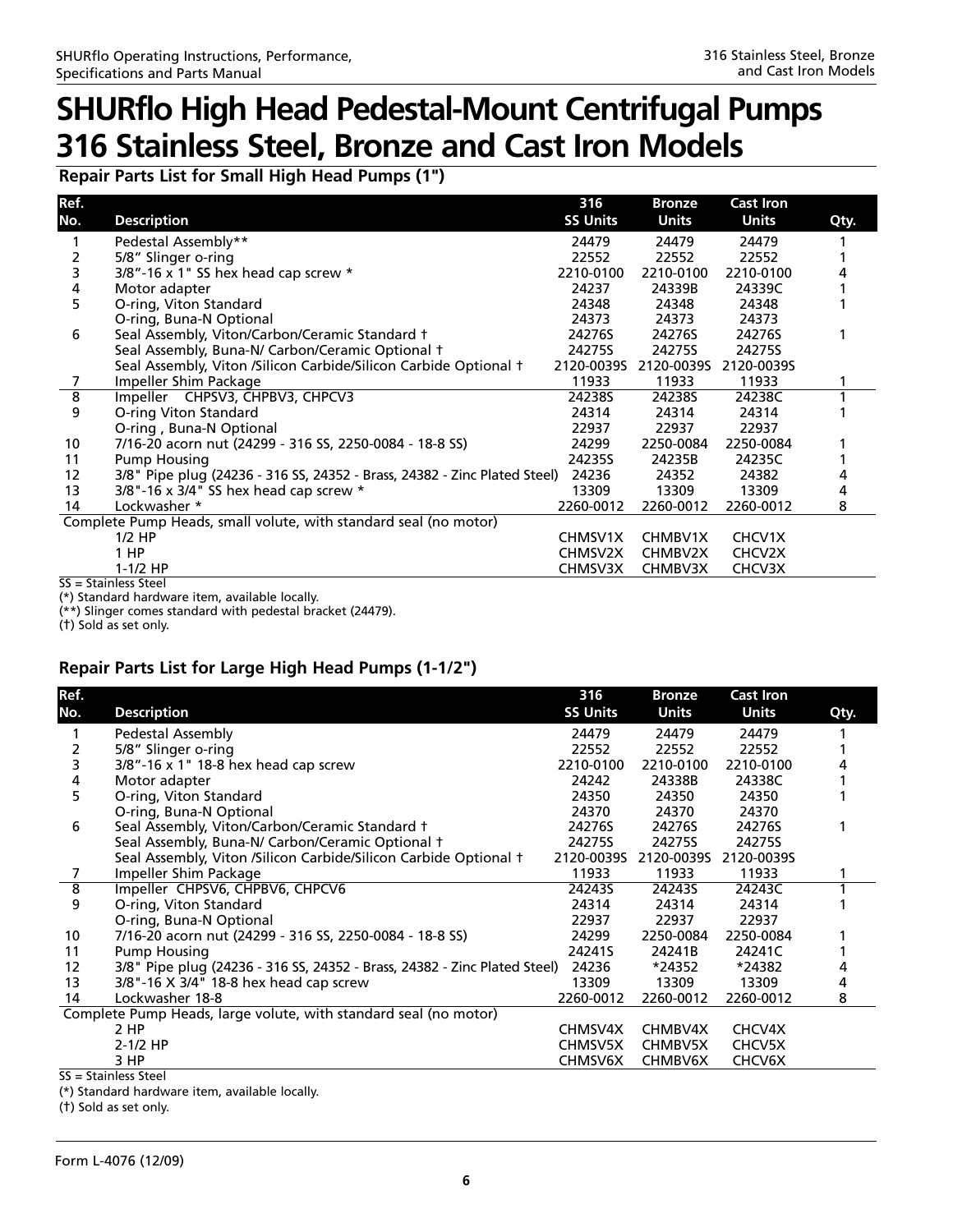## **316 Stainless Steel, Bronze and Cast Iron Models**

### **Installation Guidelines**

*Make certain*  **AWARNING** *that the unit is disconnected from the power source before attempting to service or remove any components!*

- 1. Pumps should not be directly driven by engines.
- 2. Never use a rigid coupling between a pump and its driver (electric motor, gas engine, etc.). Some degree of flexibility must be allowed to avoid excessive side loading of the drive and pump bearings.
- 3. Flexible couplings should be rated for the horsepower load and speed.
- 4. The pump and drive shaft must be properly aligned. Misalignment will cause unnecessary loads on the pump and driver bearings. Shims may be used to assist in flexible coupling of the pump to the motor.
- 5. Check the impeller for proper rotation. When viewing the pump inlet, the impeller should rotate counterclockwise. Test the motor or drive for correct rotation as indicated on the pump housing prior to placing the pump in service.

### **A DANGER**

#### *Safety shields are required and must be*

*mounted and kept in place while power is supplied to pump drive.*

### **Belt/Pulley Drive Installation**

- 1. For pulley-driven pumps, a single 1/2" [12.7 mm] (A or 4L section) "V" belt is satisfactory for drive sizes and speed up to 1 HP, 3450 RPM. For larger sizes, double "V" belts are recommended.
- 2. Mount pulleys as close to the pump and motor engine shaft bearings as possible. Check alignment with a straight edge as shown in Figure 9. Make sure the belt is properly adjusted. Too much tension will cause bearing failure and too little tension will result in belt slippage (See Figure 9). Check with the belt and pulley suppliers for specific information and recommendations.
- 3. To calculate the proper diameter of the pump pulley, multiply the motor/engine RPM by the diameter of the motor/engine pulley and divide that figure by the desired pump speed.

Pump Pulley = Motor RPM x Motor Pulley Size Desired Pump Speed

4. A safety shield (belt shield) must be installed over the pump and motor shaft, pulley and belt coupling.

**NOTE:** Refer to pump performance charts to determine the desired speed to obtain the desired maximum flow.

### **Direct Drive – Flexible Coupling Installation**

- 1. Slide the flexible coupling ends onto the motor/engine and pump shafts as far as possible (See Figure 10).
- 2. Secure but do not tighten the engine/motor and pump to the selected base or location.
- 3. Laser alignment of the pump shaft and the engine/motor shaft is recommended. If this is not possible, determine the parallel misalignment of the pump shaft and engine/motor shaft by placing a straight edge across the shaft and measure the maximum offset around the periphery of the shafts. Make the necessary corrections to keep the shafts within the parallel misalignment limits (0.015").
- 4. When aligned, slide the flexible coupling ends over the flexible coupling center; then, secure the flexible coupling ends to the motor/engine and pump shafts (See Figure 10).
- 5. Tighten the fasteners, securing the pump and engine/motor in the desired location.
- 6. A safety shield (coupling guard) must be installed over the pump and motor shafts and coupling.





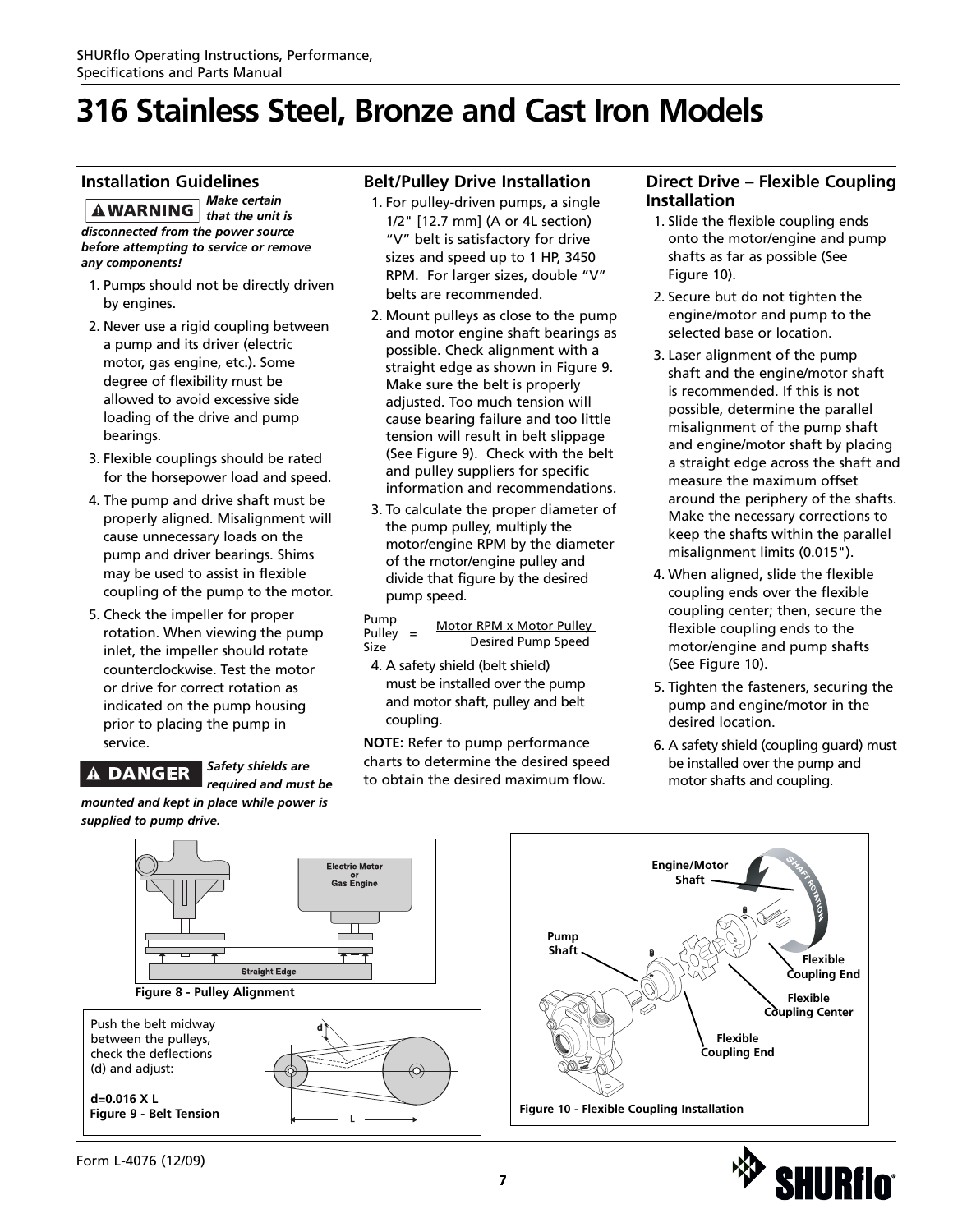### **Maintenance**

*Make certain*  **AWARNING** *that the unit is disconnected from the power source*

*before attempting to service or remove any components!*

**REMOVAL OF OLD SEAL ASSEMBLY** Should the mechanical seal (Ref. No. 6) require repair, proceed as follows and refer to Figures No. 2, 3, 4, 5 & 6.

**IMPORTANT:** Always replace both the seal seat and seal as an assembly to ensure proper mating of components! Also, the impeller O-ring (Ref. No. 9) should be replaced anytime the impeller lock nut (Ref. No. 10) has been removed.

1. Remove bolts (Ref. No. 3) connecting the housing (Ref. No. 11) to the adapter (Ref. No. 4).

2. Remove the housing.

#### *Care should be taken*  $\triangle$  CAUTION  $|$ *not to pinch or "shave" the O-ring gasket (Ref. No. 5) between the adapter and the housing.*

3. Use a box and/or socket wrench to remove the impeller nut (Ref. No. 10). Remove the impeller O-ring (Ref. No. 9) and the impeller (Ref. No. 8).

**NOTE:** Pedestal shaft must be held in place to remove impeller. Back of the motor either has slot in shaft (use large screwdriver to hold) or has 2 flats on motor shaft (use 7/16" open end wrench to hold). Impeller (Ref. No. 8) and lock nut (Ref. No. 10) unscrew CCW when looking at the front of the pump.

**IMPORTANT:** Care should be taken to ensure that the same number and thickness of shim washers (Ref. No. 7) are replaced behind the impeller as was removed. The shim washers are located directly behind the impeller and become loose as the impeller is removed.

4. The seal (part of Ref. No. 6) can now be pulled from the shaft. (See figure 3).

- 5. Remove the motor adapter (Ref. No. 4) from the pedestal assembly by removing the adapter bolts (Ref. No. 13).
- 6. Use a wooden dowel to push out the seal seat (part of Ref. No. 6) from the adapter (Ref. No. 4) (See figure 4).

#### **INSTALLATION OF NEW SEAL ASSEMBLY**

*The precision* **A CAUTION** *carbon/ceramic faces on the mechanical seal are easily damaged. Handle your repair seal carefully. Do not touch the carbon/ceramic seal faces.*

**IMPORTANT:** Be sure that shaft shoulder does not damage carbon face.

- 1. Thoroughly clean all surfaces of the seal seat cavity in adapter (Ref. No. 4).
- 2. Using a clean cloth, wipe the shaft and shaft sleeve and make certain that they are perfectly clean.

**NOTE:** Inspect the motor shaft for scratches or spiral grooves. If they exist, replace motor.

- 3. Wet the rubber portion of the new seal seat (part of Ref. No. 6) with a light coating of soapy water. While wearing clean gloves or using a clean light rag, press seal seat squarely into adapter recess. Use the cardboard washer (usually supplied with new seal) to place over the polished ceramic surface and use a piece of pipe or dowel rod to press in firmly but gently (See figure 5). Avoid scratching the ceramic face, usually white.
- 4. Dispose of cardboard washer. Check again to see that ceramic surface is free of dirt and all other foreign particles and that it has not been scratched or damaged.
- 5. Install the motor adapter (Ref. No. 4) to the pedestal assembly using bolts (Ref. No. 13). Be careful not to damage the seal seat when

sliding over the motor shaft.

6. Wet the inside rubber portion of the new seal (part of Ref. No. 6) with a light coating of soapy water. Slide onto the motor shaft with the precision sealing surface (carbon) facing the seal seat ceramic face (See figure 6). This completes seal installation.

**NOTE:** A short "run-in" period may be necessary to provide completely leakproof seal operation.

7. Screw impeller (Ref. No. 8) onto shaft. Use screwdriver slot at rear of motor shaft (opposite the threaded end) to securely tighten impeller. A drop of removable thread lock should be applied to the impeller threads. Impeller should be torqued to 15 to 18 ft-lbs. (180 to 210 in-lbs.) (See figure 6).

**NOTE:** It may be necessary to remove plug in motor end cap to expose slot. If removed, be sure to reinstall plug AFTER pump is completely assembled.

- 8. Check if shaft turns freely by spinning impeller. If rubbing or binding is found, remove impeller and add a shim (Ref. No. 7) to shaft, then recheck. Repeat procedure until all rubbing is eliminated.
- 9. Slide O-ring (Ref. No. 9) onto exposed shaft. Screw acorn nut (Ref. No. 10) onto shaft and tighten to 200 to 225 in-lbs.
- 10. Place O-ring (Ref. No. 5) on adapter mounting flange. Attach housing using bolts (Ref. No. 3), being careful not to pinch or "shave" O-ring. As the housing is being tightened, periodically spin impeller to check for interference with housing.

*Seal assembly will produce minor drag when spinning motor shaft, but rubbing anywhere else must be eliminated! Otherwise, damage to pump and/or motor may occur.*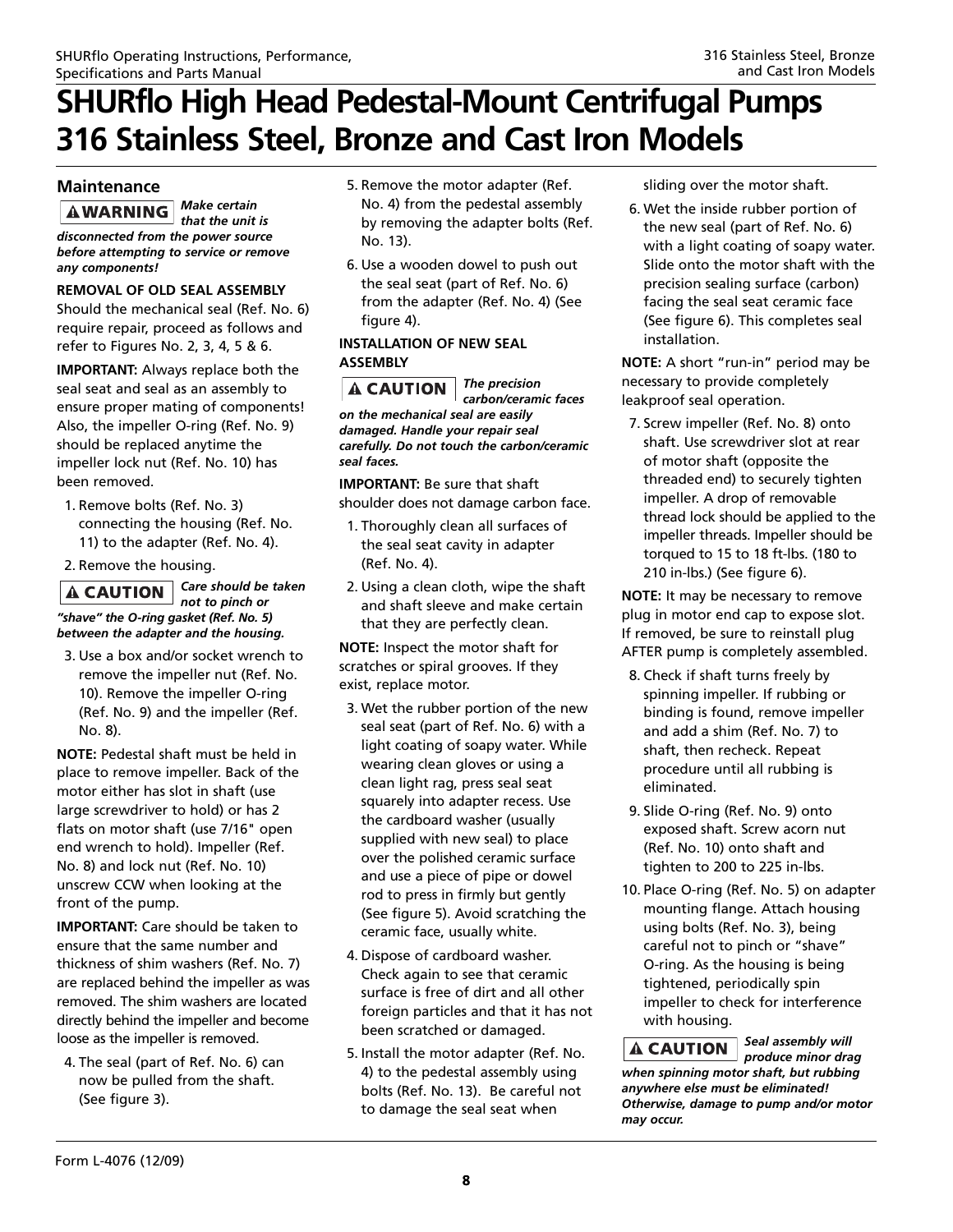## **316 Stainless Steel, Bronze and Cast Iron Models**

## **Seal Assembly Removal and Installation (Figures 3 thru 6)**













**Figure 5 - Seal Seat Installation Figure 6 - Seal and Impeller Installation**

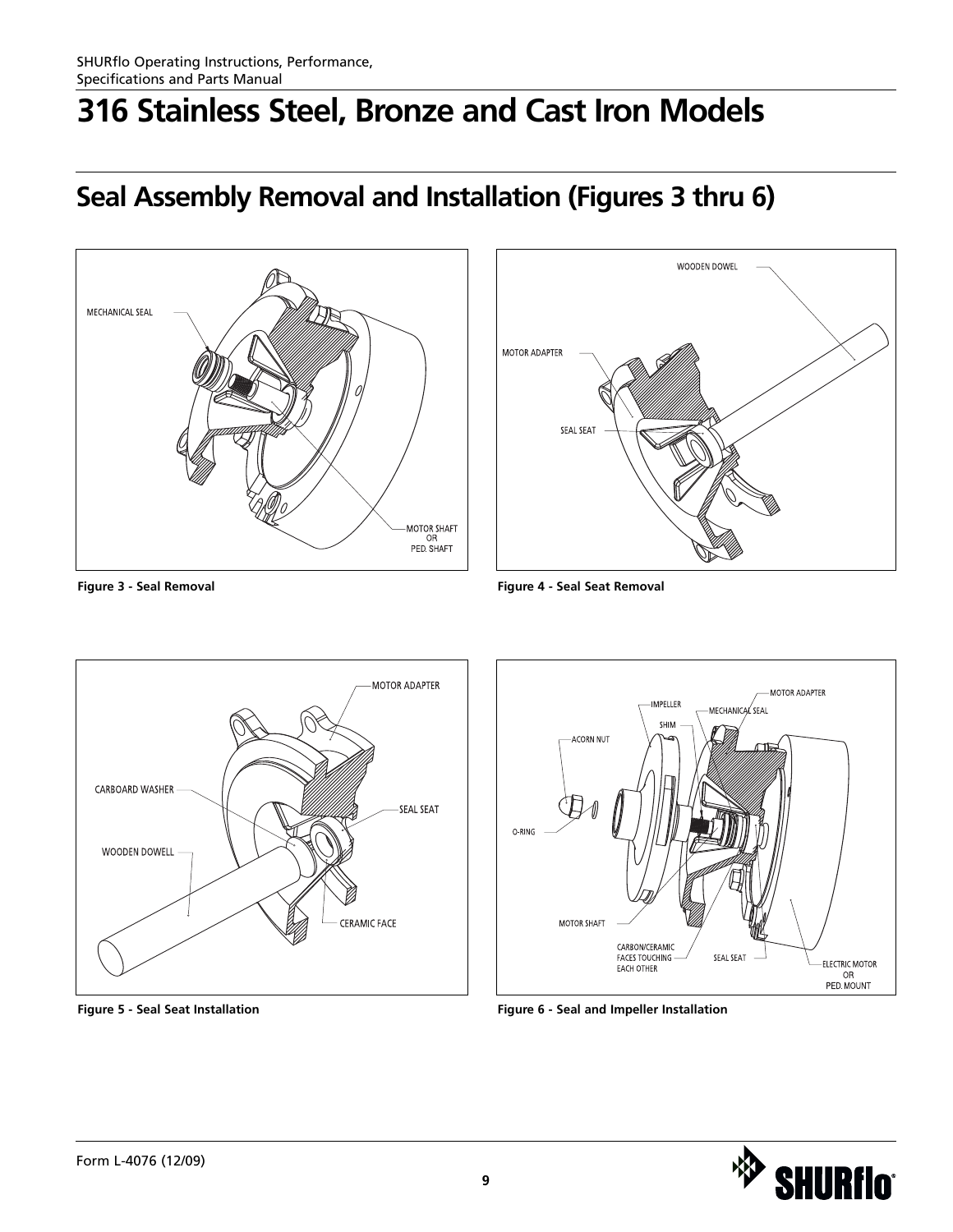### **Troubleshooting Chart**

| <b>Symptom</b>                              | <b>Possible Cause(s)</b>                                                                           | <b>Corrective Action</b>         |
|---------------------------------------------|----------------------------------------------------------------------------------------------------|----------------------------------|
| Pump runs but no fluid                      | 1. Faulty suction piping                                                                           | 1. Replace                       |
|                                             | 2. Pump located too far from fluid source                                                          | 2. Relocate                      |
|                                             | 3. Gate valve closed                                                                               | 3. Open                          |
|                                             | 4. Clogged strainer                                                                                | 4. Clean or replace              |
|                                             | 5. Fouled foot valve                                                                               | 5. Clean or replace              |
|                                             | 6. Discharge height too great                                                                      | 6. Lower the height              |
|                                             | 7. Suction lift too great                                                                          | 7. Lower pump                    |
| Pump will not prime or                      | 1. Air leak in suction line                                                                        | 1. Repair or replace             |
| retain prime after                          | 2. Clogged foot valve or strainer                                                                  | 2. Clean or replace              |
| operating                                   |                                                                                                    |                                  |
| Pump starts and stops                       | 1. Fouled impeller                                                                                 | 1. Clean                         |
| pumping                                     | 2. Faulty mechanical seal                                                                          | 2. Replace                       |
|                                             | 3. Leak in suction line                                                                            | 3. Repair                        |
|                                             | 4. Leak in foot valve                                                                              | 4. Repair or replace             |
| Flow rate is low                            | 1. Incorrect speed                                                                                 | 1. Check drive                   |
|                                             | 2. Piping is fouled or damaged                                                                     | 2. Clean or replace              |
|                                             | 3. Clogged impeller or worn impeller                                                               | 3. Clean or replace              |
|                                             | 4. Discharge line restricted or undersized                                                         | 4. Flush out piping or replace   |
|                                             | 5. High discharge pressure                                                                         | 5. Check and reduce              |
| Excessive noise while                       | 1. Pump not secured to firm foundation                                                             | 1. Secure properly               |
| pump in operation                           | 2. Piping not supported to relieve                                                                 | 2. Make necessary adjustments    |
|                                             | strain on pump assembly                                                                            |                                  |
|                                             | 3. Restricted suction line                                                                         | 3. Clean or correct              |
|                                             | 4. Cavitation (noise like marbles in pump)                                                         | 4. a. Reduce speed               |
|                                             |                                                                                                    | b. Increase inlet size           |
|                                             |                                                                                                    | c. Too viscous (thickness of     |
|                                             |                                                                                                    | material being pumped            |
|                                             |                                                                                                    | too large)                       |
| Liquid drips from point                     | 1. Damaged mechanical seal                                                                         | 1. Replace (See Mechanical Seal  |
| where shaft enters the                      |                                                                                                    | Replacement)                     |
| pump casing, when pump<br>is full of liquid | 2. Liquid being pumped is over 200°F<br>or not compatible with seal                                | 2. Lower liquid temp. < 200°F    |
|                                             |                                                                                                    |                                  |
| Pump runs but                               | 1. Check pump rotation to see if it is CCW                                                         | 1. On three-phase motors, switch |
| poor performance                            | as viewed from motor face. On three-phase                                                          | any two motor wire leads to      |
|                                             | motors, rotation must be checked prior to                                                          | reverse rotation.                |
|                                             | running pump under load.                                                                           |                                  |
|                                             |                                                                                                    |                                  |
|                                             | <b>AWARNING</b> Failure to check rotation before<br>pump is run can result in severe damage to the |                                  |
|                                             | pump and motor unit.                                                                               |                                  |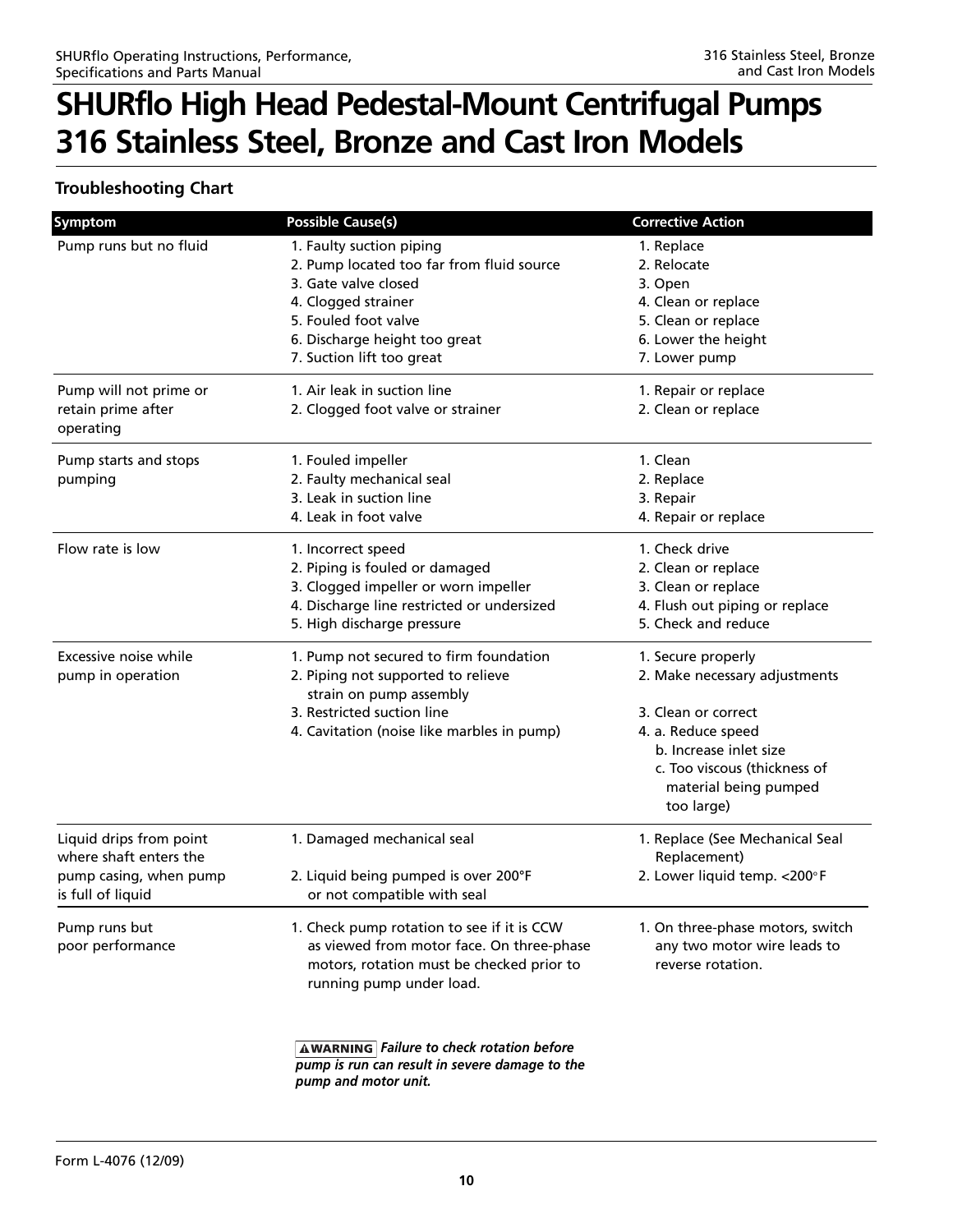### **Notes**